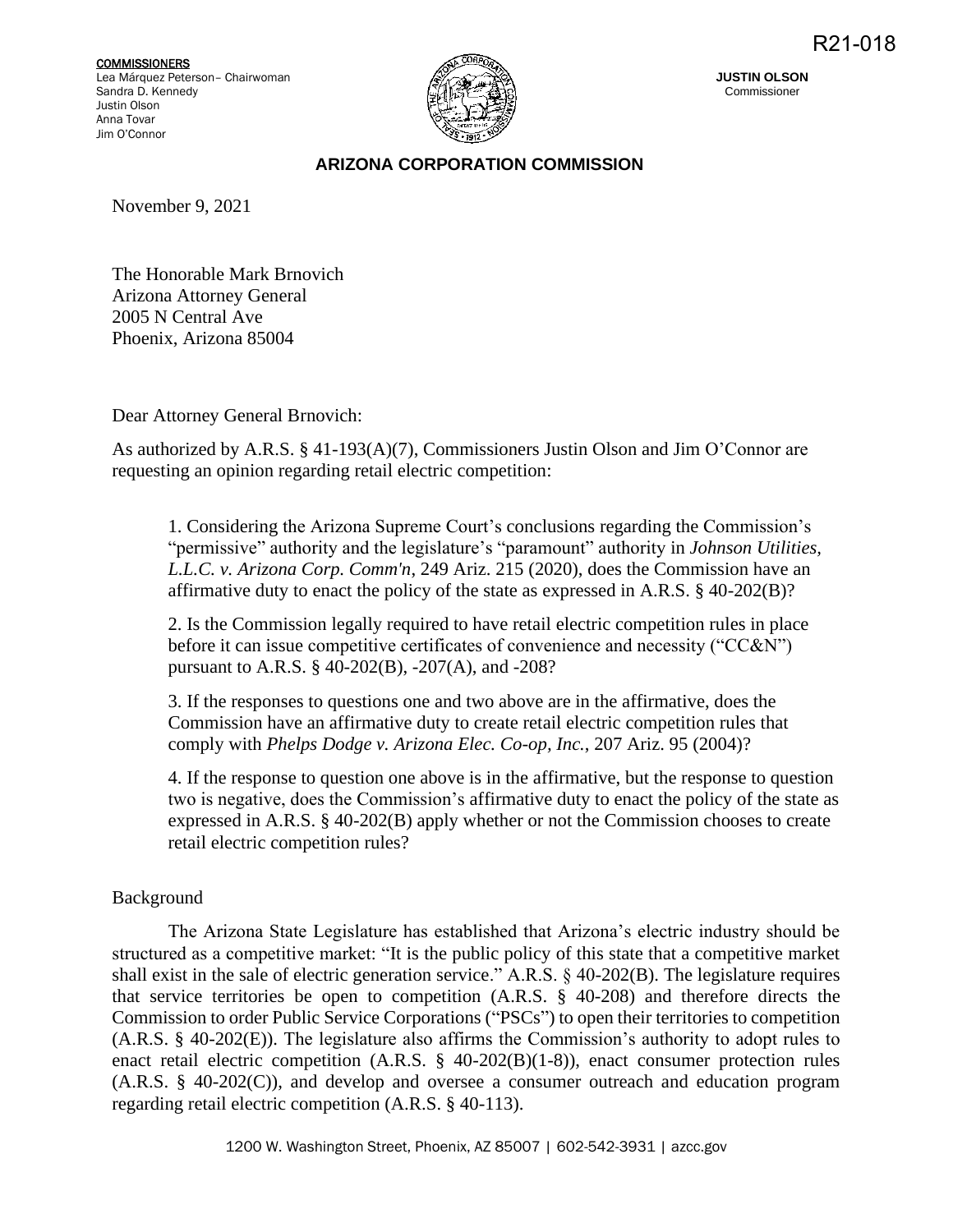The Commission previously created retail electric competition rules, but the Arizona Court of Appeals in *Phelps Dodge v. Arizona Elec. Co-op, Inc.*, 207 Ariz. 95 (2004) found some of the provisions unconstitutional, while other provisions lacked the necessary attorney general review and certification. The Commission has yet to create updated retail electric competition rules that comply with *Phelps Dodge*.

In *Johnson Utilities* (2020), the Arizona Supreme Court affirms that the legislature retains power to govern PSCs in matters outside of the Commission's ratemaking authority, and that in such cases, the Commission's authority is subject to the "paramount" authority of the legislature.<sup>1</sup> In the decision, the Court discusses the difference between the Commission's ratemaking authority and its permissive authority found in article 15, section 3 of the Arizona Constitution.<sup>2</sup> The Court concludes the Commission's ratemaking authority is plenary, exclusive, and self-executing, but *limited* to "ascertaining the 'fair value' of PSCs and prescribing classifications, rates, and charges."<sup>3</sup> Therefore, the legislature has no power to enact statutes to ascertain the value of PSCs nor "prescribing rates or charges, nor may it regulate the timing, procedure, or methods the Commission uses in calculating rates."<sup>4</sup>

In contrast, the Commission's permissive authority—its power to regulate PSCs for the convenience, comfort, health and safety of its employees and patrons—is not plenary nor exclusive, but rather shared with the legislature.<sup>5</sup> Though held concurrently, the Court makes clear their respective authority is not equal: "when there is a conflict between a Commission regulation and a statute, the legislature's police authority is 'paramount,' meaning it has the authority to override the regulation of the Commission."<sup>6</sup>

In addition, even if there is no conflict between a Commission rule and statute, the Commission's permissive authority is nonetheless "subject to the paramount authority of the legislature."<sup>7</sup> As an example, the Court notes that although the Commission has the permissive authority to appoint an interim manager for a troubled utility, the Commission would be subject to laws enacted by the legislature related to the appointment and power of interim managers.<sup>8</sup> The Court further notes that "several provisions in article 15 state that the Commission's authority over PSCs is 'subject to law,' or 'as may be prescribed by law,'" which means that these additional enumerated constitutional powers are also "subject to statutes enacted by the legislature."<sup>9</sup> These examples suggest that outside of the Commission's exclusive and plenary ratemaking authority, the Commission is otherwise subject to the statutes of the legislature.

In 2021, Green Mountain Energy applied for a competitive CC&N. Because of *Johnson Utilities* and Green Mountain Energy's application, Commissioners Olson and O'Connor are

<sup>1</sup> *Johnson Utilities, L.L.C. v. Arizona Corp. Comm'n*, 249 Ariz. 215, ¶¶ 28, 30, 59 (2020).

<sup>2</sup> *Id.* at ¶¶ 18-30.

<sup>&</sup>lt;sup>3</sup> *Id.* at ¶[ 21-25, 50 (citing Ariz. Const. art. 15, §§ 3, 13, and 14).

 $^{4}$  *Id.* at  $\P$  25.

<sup>5</sup> *Id.* at ¶¶ 27-28.

<sup>6</sup> *Id.* at ¶ 30.

 $^{7}$  *Id.* at  $\P$  59.

<sup>8</sup> *Id*.

<sup>9</sup> *Id.* at ¶ 29.